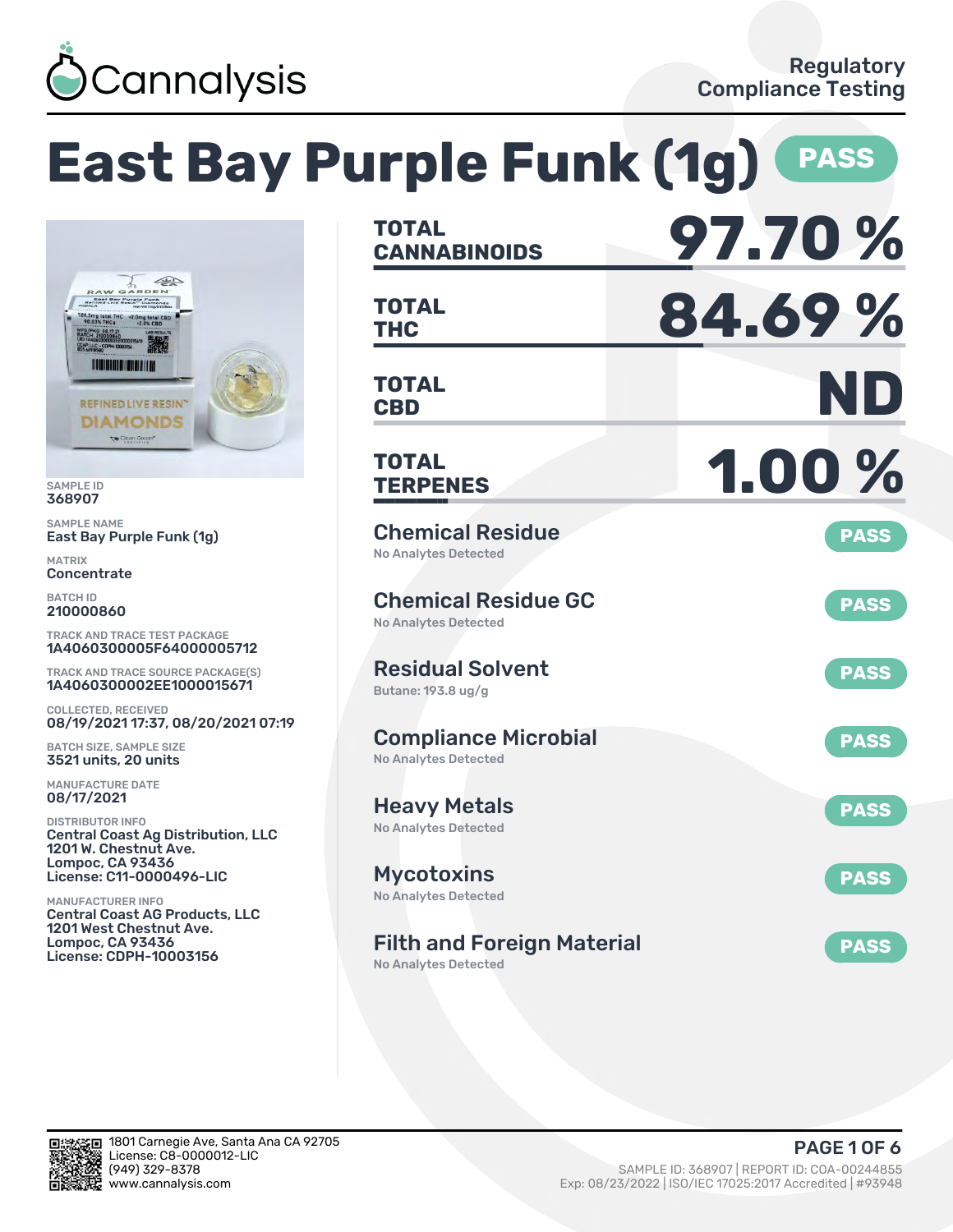

# CANNABINOID ANALYSIS

Total THC,CBD value(s) have been decarboxylated.

| TOTAL THC:          | 846.9 mg/g (84.69 %), 846.9 mg per package |
|---------------------|--------------------------------------------|
| TOTAL CBD:          | ND.                                        |
| TOTAL CANNABINOIDS: | 977.0 mg/g (97.70 %)                       |

UNIT OF MEASUREMENT: Milligrams per Gram(mg/g)

| <b>ANALYTE</b>         | <b>RESULT</b>         | <b>LOD</b> | <b>LLOO</b> | <b>ANALYTE</b>   | <b>RESULT</b> | <b>LOD</b> | LL <sub>00</sub> |
|------------------------|-----------------------|------------|-------------|------------------|---------------|------------|------------------|
| THCa                   | 957.7 mg/g (95.77 %)  | 0.5000     | 1.0000      | CBDa             | <b>ND</b>     | 0.5000     | 1.0000           |
| D9THC                  | 7.023 mg/g (0.7023 %) | 0.5000     | 1.0000      | CBD              | <b>ND</b>     | 0.5000     | 1.0000           |
| D8THC                  | <b>ND</b>             | 0.5000     | 1.0000      | CBD <sub>v</sub> | <b>ND</b>     | 0.5000     | 1.0000           |
| <b>CBN</b>             | <b>ND</b>             | 0.5000     | 1.0000      | CBCa             | $<$ 1 mg/g    | 0.5000     | 1.0000           |
| THCva                  | 12.30 mg/g (1.230 %)  | 0.5000     | 1.0000      | CBC              | <b>ND</b>     | 0.5000     | 1.0000           |
| <b>THC<sub>v</sub></b> | <b>ND</b>             | 0.5000     | 1.0000      | CBGa             | $<$ 1 mg/g    | 0.5000     | 1.0000           |
| ExoTHC                 | $<$ 1 mg/g            | 0.5000     | 1.0000      | <b>CBG</b>       | <b>ND</b>     | 0.5000     | 1.0000           |
| <b>CBL</b>             | <b>ND</b>             | 0.5000     | 1.0000      |                  |               |            |                  |

### ADDITIONAL INFORMATION

| Method:              | SOP-TECH-001 | Sample Prepped: 08/23/2021 14:24  | Sample Approved: 08/23/2021 19:28  |  |
|----------------------|--------------|-----------------------------------|------------------------------------|--|
| Instrument: UPLC-DAD |              | Sample Analyzed: 08/23/2021 14:24 | Prep-Analytical Batch: 32108-26187 |  |



### TOTAL TERPENES: 10.01 mg/g (1.001 %)

| <b>UNIT OF MEASUREMENT:</b> | Milligrams per Gram(mg/g)                                                                                          |        |                  |                        |                                                    |            |             |
|-----------------------------|--------------------------------------------------------------------------------------------------------------------|--------|------------------|------------------------|----------------------------------------------------|------------|-------------|
| <b>ANALYTE</b>              | <b>RESULT</b>                                                                                                      | LOD    | LL <sub>00</sub> | <b>ANALYTE</b>         | <b>RESULT</b>                                      | <b>LOD</b> | <b>LLOQ</b> |
| 3-Carene                    | <b>ND</b>                                                                                                          | 1.000  | 2.500            | Alpha bisabolol        | <ll0q< td=""><td>0.1000</td><td>0.500</td></ll0q<> | 0.1000     | 0.500       |
| Alpha cedrene               | <b>ND</b>                                                                                                          | 1.000  | 2.500            | Alpha humulene         | <lloq< td=""><td>0.5000</td><td>1.000</td></lloq<> | 0.5000     | 1.000       |
| Alpha pinene                | 1.275 mg/g (0.1275 %)                                                                                              | 0.1000 | 1.000            | Alpha terpinene        | <b>ND</b>                                          | 0.5000     | 1.000       |
| Alpha terpineol             | <b>ND</b>                                                                                                          | 0.3260 | 0.6520           | Beta caryophyllene     | 1.518 mg/g $(0.1518\%)$                            | 0.5000     | 1.000       |
| Beta myrcene                | 4.436 mg/g (0.4436 %)                                                                                              | 0.5000 | 1.000            | Beta pinene            | <b>ND</b>                                          | 0.6070     | 1.214       |
| Borneol                     | <b>ND</b>                                                                                                          | 1.000  | 2.500            | Camphene               | <b>ND</b>                                          | 0.5000     | 1.000       |
| Camphor                     | <b>ND</b>                                                                                                          | 0.1000 | 0.5000           | Caryophyllene oxide ND |                                                    | 0.5000     | 2.500       |
| Cedrol                      | <b>ND</b>                                                                                                          | 0.5000 | 1.000            | Cis geraniol           | <b>ND</b>                                          | 1.000      | 2.500       |
| Cis nerolidol               | <b>ND</b>                                                                                                          | 2.500  | 5.000            | Eucalyptol             | <b>ND</b>                                          | 0.1000     | 0.500       |
| Fenchol                     | <ll0q< td=""><td>0.5000</td><td>1.000</td><td>Fenchone</td><td><b>ND</b></td><td>0.1000</td><td>0.500</td></ll0q<> | 0.5000 | 1.000            | Fenchone               | <b>ND</b>                                          | 0.1000     | 0.500       |
| Gamma terpinene             | <b>ND</b>                                                                                                          | 0.1000 | 0.5000           | Gamma terpineol        | <b>ND</b>                                          | 0.2090     | 0.523       |
| Geranyl acetate             | <b>ND</b>                                                                                                          | 0.1000 | 0.5000           | Guaiol                 | <b>ND</b>                                          | 2.500      | 5.000       |
| Isoborneol                  | <b>ND</b>                                                                                                          | 0.5000 | 1.000            | Isopulegol             | <b>ND</b>                                          | 2.500      | 5.000       |
| Limonene                    | 2.781 mg/g (0.2781%)                                                                                               | 0.5000 | 2.500            | Linalool               | <ll0q< td=""><td>0.5000</td><td>1.000</td></ll0q<> | 0.5000     | 1.000       |
| Menthol                     | <b>ND</b>                                                                                                          | 1.000  | 2.500            | Ocimene 1              | <b>ND</b>                                          | 0.1550     | 0.310       |
| Ocimene <sub>2</sub>        | <lloq< td=""><td>0.3450</td><td>1.725</td><td>P-cymene</td><td><b>ND</b></td><td>0.5230</td><td>1.045</td></lloq<> | 0.3450 | 1.725            | P-cymene               | <b>ND</b>                                          | 0.5230     | 1.045       |
| P-mentha-1,5-diene ND       |                                                                                                                    | 0.5000 | 1.000            | Pulegone               | <b>ND</b>                                          | 0.1000     | 0.500       |
| Sabinene                    | <b>ND</b>                                                                                                          | 0.5000 | 1.000            | Terpinolene            | <ll0q< td=""><td>0.1000</td><td>0.500</td></ll0q<> | 0.1000     | 0.500       |
| Trans beta farnesene ND     |                                                                                                                    | 2.500  | 5.000            | Trans geraniol         | <b>ND</b>                                          | 0.5000     | 2.500       |
| Trans nerolidol             | <b>ND</b>                                                                                                          | 0.5000 | 2.500            | Valencene              | <b>ND</b>                                          | 0.5000     | 1.000       |
|                             |                                                                                                                    |        |                  |                        |                                                    |            |             |

| <b>ANALYTE</b>          | <b>RESULT</b>                                                                                                       | LOD    | <b>LLOQ</b> | <b>ANALYTE</b>         | <b>RESULT</b>                                       | LOD    | <b>LLOQ</b> |
|-------------------------|---------------------------------------------------------------------------------------------------------------------|--------|-------------|------------------------|-----------------------------------------------------|--------|-------------|
| 3-Carene                | <b>ND</b>                                                                                                           | 1.000  | 2.500       | Alpha bisabolol        | <lloq< td=""><td>0.1000</td><td>0.5000</td></lloq<> | 0.1000 | 0.5000      |
| Alpha cedrene           | <b>ND</b>                                                                                                           | 1.000  | 2.500       | Alpha humulene         | <lloq< td=""><td>0.5000</td><td>1.000</td></lloq<>  | 0.5000 | 1.000       |
| Alpha pinene            | 1.275 mg/g $(0.1275%)$                                                                                              | 0.1000 | 1.000       | Alpha terpinene        | <b>ND</b>                                           | 0.5000 | 1.000       |
| Alpha terpineol         | <b>ND</b>                                                                                                           | 0.3260 | 0.6520      | Beta caryophyllene     | 1.518 mg/g (0.1518 %)                               | 0.5000 | 1.000       |
| Beta myrcene            | 4.436 mg/g (0.4436 %)                                                                                               | 0.5000 | 1.000       | Beta pinene            | <b>ND</b>                                           | 0.6070 | 1.214       |
| Borneol                 | <b>ND</b>                                                                                                           | 1.000  | 2.500       | Camphene               | <b>ND</b>                                           | 0.5000 | 1.000       |
| Camphor                 | <b>ND</b>                                                                                                           | 0.1000 | 0.5000      | Caryophyllene oxide ND |                                                     | 0.5000 | 2.500       |
| Cedrol                  | <b>ND</b>                                                                                                           | 0.5000 | 1.000       | Cis geraniol           | ND.                                                 | 1.000  | 2.500       |
| Cis nerolidol           | <b>ND</b>                                                                                                           | 2.500  | 5.000       | Eucalyptol             | <b>ND</b>                                           | 0.1000 | 0.5000      |
| Fenchol                 | <lloq< td=""><td>0.5000</td><td>1.000</td><td>Fenchone</td><td><b>ND</b></td><td>0.1000</td><td>0.5000</td></lloq<> | 0.5000 | 1.000       | Fenchone               | <b>ND</b>                                           | 0.1000 | 0.5000      |
| Gamma terpinene         | <b>ND</b>                                                                                                           | 0.1000 | 0.5000      | Gamma terpineol        | <b>ND</b>                                           | 0.2090 | 0.5230      |
| Geranyl acetate         | <b>ND</b>                                                                                                           | 0.1000 | 0.5000      | Guaiol                 | <b>ND</b>                                           | 2.500  | 5.000       |
| Isoborneol              | <b>ND</b>                                                                                                           | 0.5000 | 1.000       | Isopulegol             | <b>ND</b>                                           | 2.500  | 5.000       |
| Limonene                | $2.781 \,\mathrm{mg/g}$ (0.2781%)                                                                                   | 0.5000 | 2.500       | Linalool               | <lloq< td=""><td>0.5000</td><td>1.000</td></lloq<>  | 0.5000 | 1.000       |
| Menthol                 | <b>ND</b>                                                                                                           | 1.000  | 2.500       | Ocimene 1              | <b>ND</b>                                           | 0.1550 | 0.3100      |
| Ocimene 2               | <lloq< td=""><td>0.3450</td><td>1.725</td><td>P-cymene</td><td><b>ND</b></td><td>0.5230</td><td>1.045</td></lloq<>  | 0.3450 | 1.725       | P-cymene               | <b>ND</b>                                           | 0.5230 | 1.045       |
| P-mentha-1,5-diene ND   |                                                                                                                     | 0.5000 | 1.000       | Pulegone               | <b>ND</b>                                           | 0.1000 | 0.5000      |
| Sabinene                | <b>ND</b>                                                                                                           | 0.5000 | 1.000       | Terpinolene            | <lloq< td=""><td>0.1000</td><td>0.5000</td></lloq<> | 0.1000 | 0.5000      |
| Trans beta farnesene ND |                                                                                                                     | 2.500  | 5.000       | Trans geraniol         | <b>ND</b>                                           | 0.5000 | 2.500       |
| Trans nerolidol         | ND                                                                                                                  | 0.5000 | 2.500       | Valencene              | <b>ND</b>                                           | 0.5000 | 1.000       |
|                         |                                                                                                                     |        |             |                        |                                                     |        |             |



PAGE 2 OF 6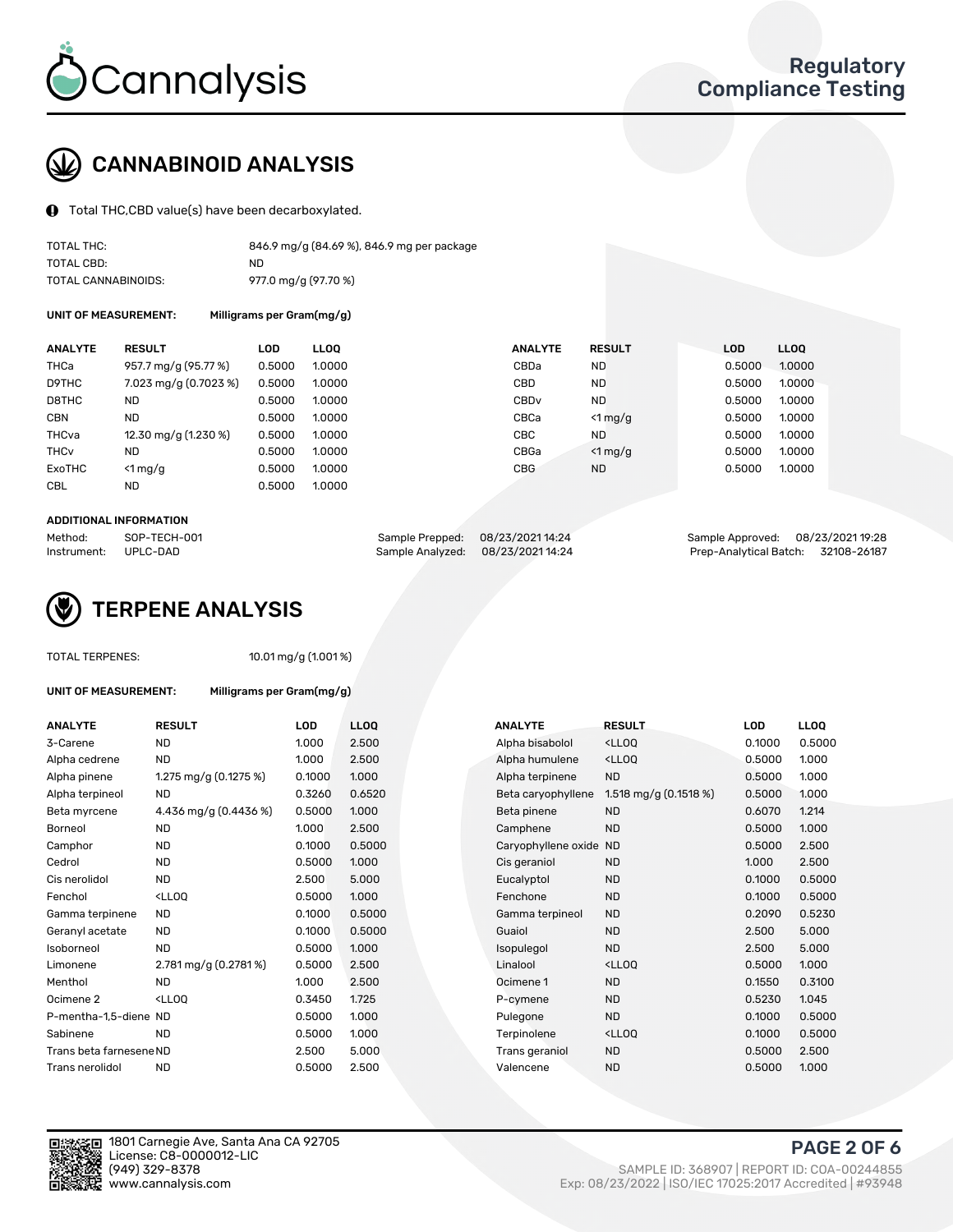

### Regulatory Compliance Testing

#### ADDITIONAL INFORMATION

Sample Analyzed: 08/20/2021 15:03

Method: SOP-TECH-027 Sample Prepped: 08/20/2021 14:59 Sample Approved: 08/21/2021 17:30



CHEMICAL RESIDUE ANALYSIS PASS

UNIT OF MEASUREMENT: Micrograms per Gram(ug/g)

| <b>ANALYTE</b>    | <b>RESULT</b> | LOD    | LLOQ   | <b>ACTION LEVEL</b> |      | <b>ANALYTE</b>      | <b>RESULT</b> | <b>LOD</b> | <b>LLOQ</b> | <b>ACTION LEVEL</b> |      |
|-------------------|---------------|--------|--------|---------------------|------|---------------------|---------------|------------|-------------|---------------------|------|
| Abamectin         | <b>ND</b>     | 0.0200 | 0.0400 | 0.1000              | Pass | Acephate            | <b>ND</b>     | 0.0200     | 0.0400      | 0.1000              | Pass |
| Acequinocyl       | <b>ND</b>     | 0.0200 | 0.0400 | 0.1000              | Pass | Acetamiprid         | <b>ND</b>     | 0.0200     | 0.0400      | 0.1000              | Pass |
| Aldicarb          | <b>ND</b>     | 0.0200 | 0.0400 | 0.0                 | Pass | Azoxystrobin        | <b>ND</b>     | 0.0200     | 0.0400      | 0.1000              | Pass |
| Bifenazate        | <b>ND</b>     | 0.0200 | 0.0400 | 0.1000              | Pass | <b>Bifenthrin</b>   | <b>ND</b>     | 0.0200     | 0.0400      | 3.000               | Pass |
| <b>Boscalid</b>   | <b>ND</b>     | 0.0200 | 0.0400 | 0.1000              | Pass | Carbarvl            | <b>ND</b>     | 0.0200     | 0.0400      | 0.5000              | Pass |
| Carbofuran        | <b>ND</b>     | 0.0200 | 0.0400 | 0.0                 | Pass | Chlorantraniliprole | <b>ND</b>     | 0.0200     | 0.0400      | 10.00               | Pass |
| Clofentezine      | <b>ND</b>     | 0.0200 | 0.0400 | 0.1000              | Pass | Coumaphos           | <b>ND</b>     | 0.0200     | 0.0400      | 0.0                 | Pass |
| Cyfluthrin        | <b>ND</b>     | 0.4000 | 1.000  | 2.000               | Pass | Cypermethrin        | <b>ND</b>     | 0.4000     | 1.000       | 1.000               | Pass |
| Daminozide        | <b>ND</b>     | 0.0200 | 0.0400 | 0.0                 | Pass | Diazinon            | <b>ND</b>     | 0.0200     | 0.0400      | 0.1000              | Pass |
| <b>Dichlorvos</b> | <b>ND</b>     | 0.0200 | 0.0400 | 0.0                 | Pass | Dimethoate          | <b>ND</b>     | 0.0200     | 0.0400      | 0.0                 | Pass |
| Dimethomorph      | <b>ND</b>     | 0.0200 | 0.0400 | 2.000               | Pass | <b>Ethoprophos</b>  | <b>ND</b>     | 0.0200     | 0.0400      | 0.0                 | Pass |
| Etofenprox        | <b>ND</b>     | 0.0200 | 0.0400 | 0.0                 | Pass | Etoxazole           | <b>ND</b>     | 0.0200     | 0.0400      | 0.1000              | Pass |
| Fenhexamid        | <b>ND</b>     | 0.0200 | 0.0400 | 0.1000              | Pass | Fenoxycarb          | <b>ND</b>     | 0.0200     | 0.0400      | 0.0                 | Pass |
| Fenpyroximate     | <b>ND</b>     | 0.0200 | 0.0400 | 0.1000              | Pass | Fipronil            | <b>ND</b>     | 0.0400     | 0.1000      | 0.0                 | Pass |
| Flonicamid        | <b>ND</b>     | 0.0200 | 0.0400 | 0.1000              | Pass | Fludioxonil         | <b>ND</b>     | 0.0200     | 0.0400      | 0.1000              | Pass |
| Hexythiazox       | <b>ND</b>     | 0.0200 | 0.0400 | 0.1000              | Pass | Imazalil            | <b>ND</b>     | 0.0200     | 0.0400      | 0.0                 | Pass |
| Imidacloprid      | <b>ND</b>     | 0.0200 | 0.0400 | 5.000               | Pass | Kresoxim methyl     | <b>ND</b>     | 0.0200     | 0.0400      | 0.1000              | Pass |
| Malathion         | <b>ND</b>     | 0.0200 | 0.0400 | 0.5000              | Pass | Metalaxyl           | <b>ND</b>     | 0.0200     | 0.0400      | 2.000               | Pass |
| Methiocarb        | <b>ND</b>     | 0.0200 | 0.0400 | 0.0                 | Pass | Methomyl            | <b>ND</b>     | 0.0200     | 0.0400      | 1.000               | Pass |
| Mevinphos         | <b>ND</b>     | 0.0200 | 0.0400 | 0.0                 | Pass | Myclobutanil        | <b>ND</b>     | 0.0200     | 0.0400      | 0.1000              | Pass |
| Naled             | <b>ND</b>     | 0.0200 | 0.0400 | 0.1000              | Pass | Oxamyl              | <b>ND</b>     | 0.0200     | 0.0400      | 0.5000              | Pass |
| Paclobutrazol     | <b>ND</b>     | 0.0200 | 0.0400 | 0.0                 | Pass | Permethrins         | <b>ND</b>     | 0.0400     | 0.1000      | 0.5000              | Pass |
| Phosmet           | <b>ND</b>     | 0.0200 | 0.0400 | 0.1000              | Pass | Piperonyl butoxide  | <b>ND</b>     | 0.0200     | 0.0400      | 3.000               | Pass |
| Prallethrin       | <b>ND</b>     | 0.0200 | 0.0400 | 0.1000              | Pass | Propiconazole       | <b>ND</b>     | 0.0200     | 0.0400      | 0.1000              | Pass |
| Propoxur          | <b>ND</b>     | 0.0200 | 0.0400 | 0.0                 | Pass | Pyrethrins          | <b>ND</b>     | 0.0200     | 0.0400      | 0.5000              | Pass |
| Pyridaben         | <b>ND</b>     | 0.0200 | 0.0400 | 0.1000              | Pass | Spinetoram          | <b>ND</b>     | 0.0200     | 0.0400      | 0.1000              | Pass |
| Spinosad          | <b>ND</b>     | 0.0300 | 0.0700 | 0.1000              | Pass | Spiromesifen        | <b>ND</b>     | 0.0200     | 0.0400      | 0.1000              | Pass |
| Spirotetramat     | <b>ND</b>     | 0.0200 | 0.0400 | 0.1000              | Pass | Spiroxamine         | <b>ND</b>     | 0.0200     | 0.0400      | 0.0                 | Pass |
| Tebuconazole      | <b>ND</b>     | 0.0200 | 0.0400 | 0.1000              | Pass | Thiacloprid         | <b>ND</b>     | 0.0200     | 0.0400      | 0.0                 | Pass |
| Thiamethoxam      | <b>ND</b>     | 0.0200 | 0.0400 | 5.000               | Pass | Trifloxystrobin     | <b>ND</b>     | 0.0200     | 0.0400      | 0.1000              | Pass |

### ADDITIONAL INFORMATION

Method: SOP-TECH-002 Sample Prepped: 08/20/202113:27<br>Instrument: LC-MS/MS Sample Analyzed: 08/20/202113:28 Prep-Analytical Batch: 32051-26137 Prep-Analytical Batch: 32051-26137

PAGE 3 OF 6

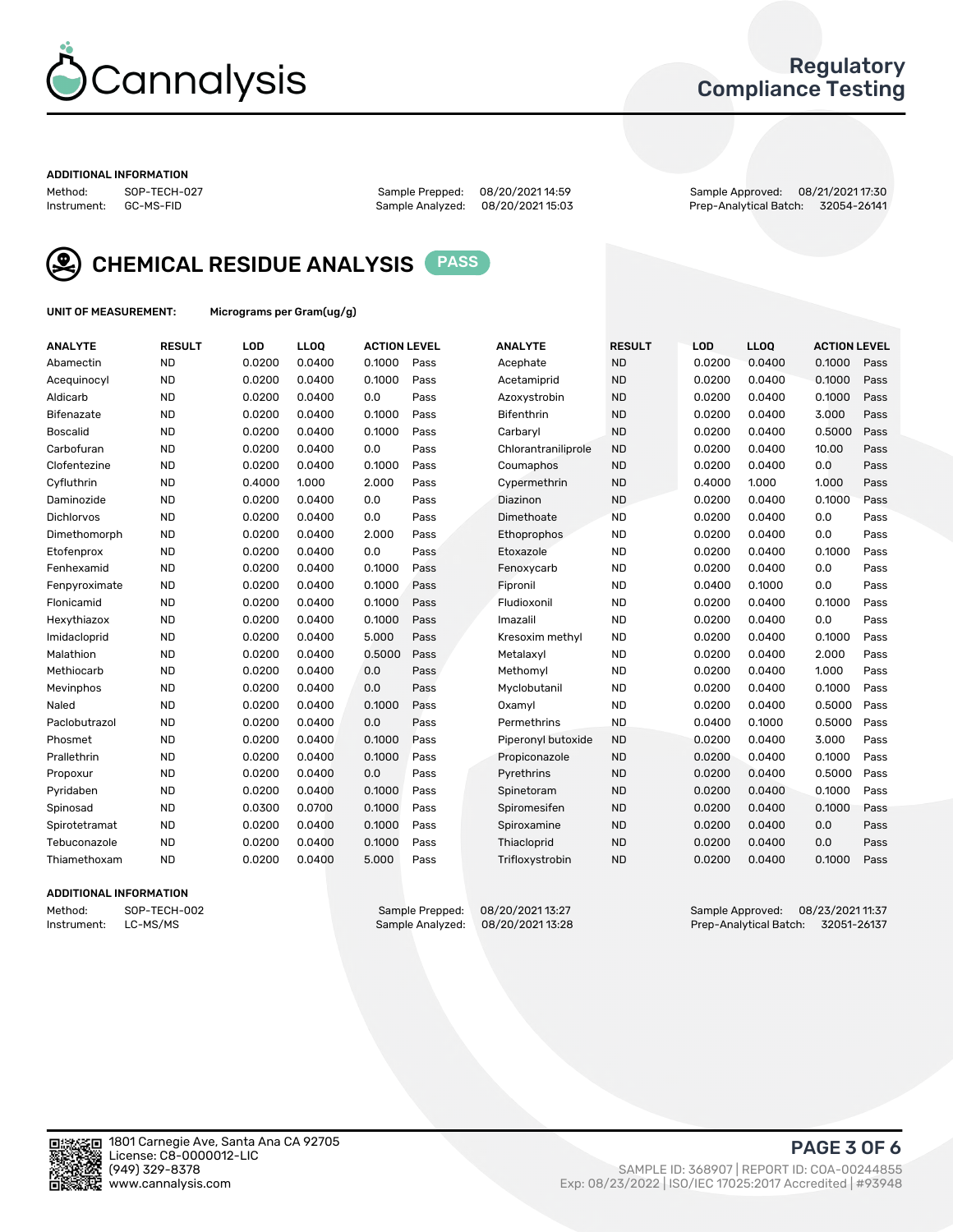

## CHEMICAL RESIDUE GC ANALYSIS PASS

| UNIT OF MEASUREMENT: | Mic |
|----------------------|-----|
|                      |     |

rograms per Gram(ug/g)

| <b>ANALYTE</b>          | <b>RESULT</b> | LOD    | <b>LLOO</b>      | <b>ACTION LEVEL</b> |                 | <b>ANALYTE</b>  | <b>RESULT</b>          | LOD              | <b>LLOO</b> | <b>ACTION LEVEL</b> |      |
|-------------------------|---------------|--------|------------------|---------------------|-----------------|-----------------|------------------------|------------------|-------------|---------------------|------|
| Captan                  | <b>ND</b>     | 0.1000 | 0.2000           | 0.7000              | Pass            | Chlordane       | <b>ND</b>              | 0.0109           | 0.0136      | 0.0                 | Pass |
| Methyl parathion        | <b>ND</b>     | 0.0400 | 0.1000           | 0.0                 | Pass            | <b>PCNB</b>     | <b>ND</b>              | 0.0200           | 0.0400      | 0.1000              | Pass |
| Chlorfenapyr            | <b>ND</b>     | 0.0800 | 0.1000           | 0.0                 | Pass            | Chlorpyrifos    | <b>ND</b>              | 0.0800           | 0.1000      | 0.0                 | Pass |
|                         |               |        |                  |                     |                 |                 |                        |                  |             |                     |      |
| ADDITIONAL INFORMATION  |               |        |                  |                     |                 |                 |                        |                  |             |                     |      |
| Method:                 | SOP-TECH-010  |        |                  |                     | Sample Prepped: | 08/20/202113:28 |                        | Sample Approved: |             | 08/21/2021 14:40    |      |
| GC-MS/MS<br>Instrument: |               |        | Sample Analyzed: | 08/20/2021 13:28    |                 |                 | Prep-Analytical Batch: | 32052-26138      |             |                     |      |
|                         |               |        |                  |                     |                 |                 |                        |                  |             |                     |      |

## RESIDUAL SOLVENT ANALYSIS PASS

UNIT OF MEASUREMENT: Micrograms per Gram(ug/g)

| <b>ANALYTE</b>       | <b>RESULT</b> | LOD    | <b>LLOO</b> | <b>ACTION LEVEL</b> |      | <b>ANALYTE</b>           | <b>RESULT</b>        | LOD    | LLOO  | <b>ACTION LEVEL</b> |      |
|----------------------|---------------|--------|-------------|---------------------|------|--------------------------|----------------------|--------|-------|---------------------|------|
| Acetone              | <b>ND</b>     | 50.00  | 100.0       | 5000                | Pass | Acetonitrile             | <b>ND</b>            | 50.00  | 100.0 | 410.0               | Pass |
| Benzene              | <b>ND</b>     | 0.5000 | 1.000       | 1.000               | Pass | <b>Butane</b>            | $193.8 \text{ uq/q}$ | 50.00  | 100.0 | 5000                | Pass |
| Chloroform           | <b>ND</b>     | 0.5000 | 1.000       | 1.000               | Pass | Ethanol                  | <b>ND</b>            | 50.00  | 100.0 | 5000                | Pass |
| <b>Ethyl Acetate</b> | <b>ND</b>     | 50.00  | 100.0       | 5000                | Pass | <b>Ethyl Ether</b>       | <b>ND</b>            | 50.00  | 100.0 | 5000                | Pass |
| Ethylene oxide       | <b>ND</b>     | 0.5000 | 1.000       | 1.000               | Pass | Heptane                  | <b>ND</b>            | 50.00  | 100.0 | 5000                | Pass |
| Hexane               | <b>ND</b>     | 50.00  | 100.0       | 290.0               | Pass | <b>Isopropyl Alcohol</b> | <b>ND</b>            | 50.00  | 100.0 | 5000                | Pass |
| Methanol             | <b>ND</b>     | 50.00  | 100.0       | 3000                | Pass | Methylene chloride       | <b>ND</b>            | 0.5000 | 1.000 | 1.000               | Pass |
| Pentane              | <b>ND</b>     | 50.00  | 100.0       | 5000                | Pass | Propane                  | <b>ND</b>            | 50.00  | 200.0 | 5000                | Pass |
| Toluene              | <b>ND</b>     | 50.00  | 100.0       | 890.0               | Pass | Xvlenes                  | <b>ND</b>            | 50.08  | 100.0 | 2170                | Pass |
| Trichloroethylene    | <b>ND</b>     | 0.5000 | 1.000       | 1.000               | Pass | 1.2-Dichloroethane       | <b>ND</b>            | 0.5000 | 1.000 | 1.000               | Pass |

### ADDITIONAL INFORMATION

|             | AUDITIONAL INFORMATION |                                   |                                    |  |
|-------------|------------------------|-----------------------------------|------------------------------------|--|
| Method:     | SOP-TECH-021           | Sample Prepped: 08/20/202114:59   | Sample Approved: 08/21/2021 11:00  |  |
| Instrument: | HS-GC-MS/FID           | Sample Analyzed: 08/20/2021 15:02 | Prep-Analytical Batch: 32056-26140 |  |



UNIT OF MEASUREMENT: Cycle Threshold (Ct)

| <b>ANALYTE</b>                        | <b>RESULT</b> | LOD   | <b>LLOO</b> | <b>ACTION LEVEL</b> |                 | <b>ANALYTE</b>   | <b>RESULT</b> | LOD   | <b>LLOO</b>      |                  | <b>ACTION LEVEL</b> |
|---------------------------------------|---------------|-------|-------------|---------------------|-----------------|------------------|---------------|-------|------------------|------------------|---------------------|
| A.fumigatus                           | <b>ND</b>     | 33.00 | 0.0         | 0.0                 | Pass            | A. flavus        | <b>ND</b>     | 33.00 | 0.0              | 0.0              | Pass                |
| A. niger                              | <b>ND</b>     | 33.00 | 0.0         | 0.0                 | Pass            | A. terreus       | <b>ND</b>     | 33.00 | 0.0              | 0.0              | Pass                |
| <b>STEC</b>                           | <b>ND</b>     | 33.00 | 0.0         | 0.0                 | Pass            | Salmonella spp   | <b>ND</b>     | 33.00 | 0.0              | 0.0              | Pass                |
| ADDITIONAL INFORMATION                |               |       |             |                     |                 |                  |               |       |                  |                  |                     |
| Method:<br>SOP-TECH-016, SOP-TECH-022 |               |       |             |                     | Sample Prepped: | 08/23/2021 07:45 |               |       | Sample Approved: | 08/23/2021 21:14 |                     |

Instrument: qPCR Sample Analyzed: 08/23/2021 07:45 Prep-Analytical Batch: 32087-26169

PAGE 4 OF 6

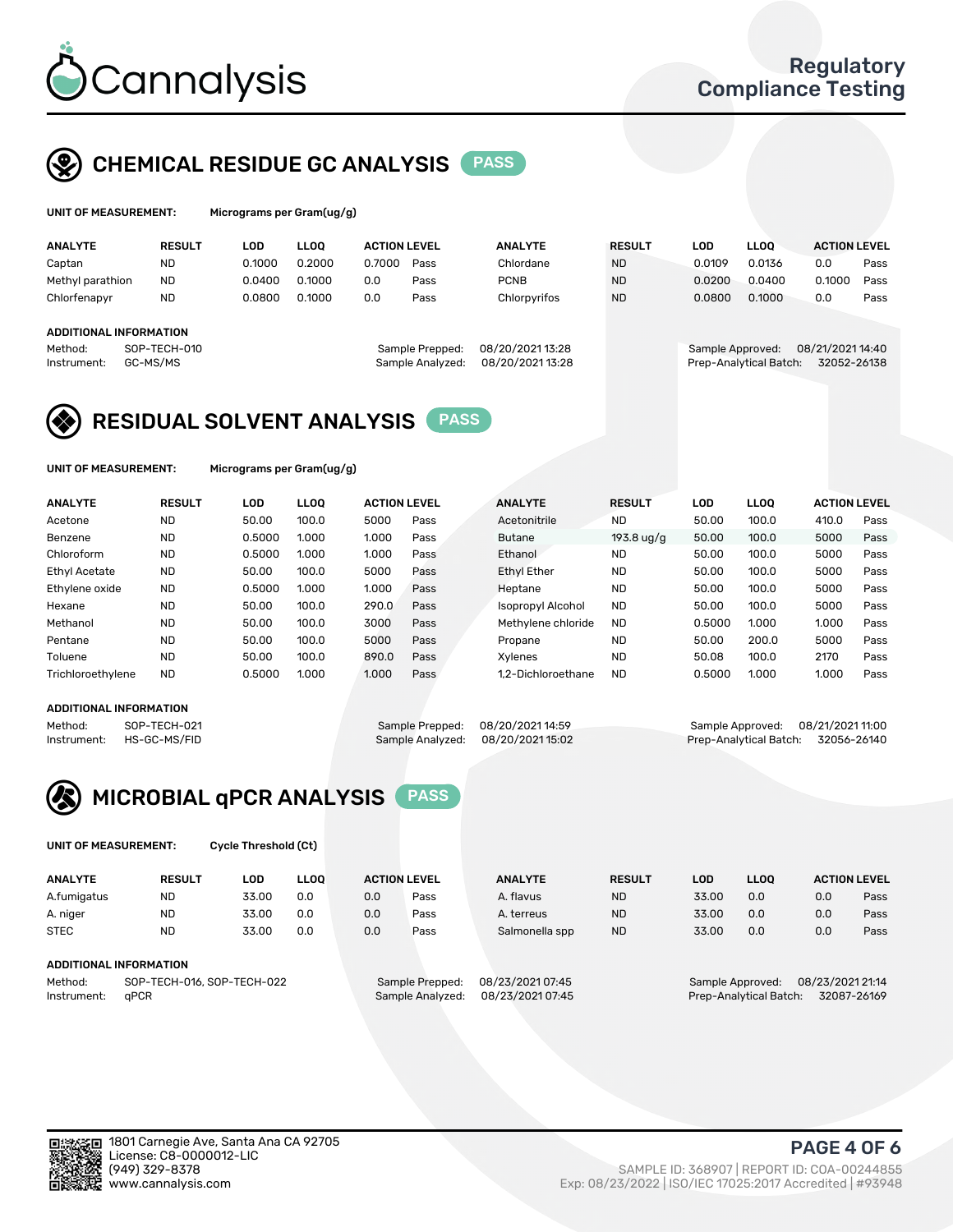



| <b>UNIT OF MEASUREMENT:</b> |               | Micrograms per Gram(ug/g) |             |                     |                |               |        |             |                     |      |
|-----------------------------|---------------|---------------------------|-------------|---------------------|----------------|---------------|--------|-------------|---------------------|------|
| ANALYTE                     | <b>RESULT</b> | LOD                       | <b>LLOO</b> | <b>ACTION LEVEL</b> | <b>ANALYTE</b> | <b>RESULT</b> | LOD    | <b>LLOO</b> | <b>ACTION LEVEL</b> |      |
| Arsenic                     | <b>ND</b>     | 0.0120                    | 0.1000      | 0.2000 Pass         | Cadmium        | <b>ND</b>     | 0.0072 | 0.0500      | 0.2000              | Pass |
| Lead                        | <b>ND</b>     | 0.0068                    | 0.0500      | 0.5000 Pass         | Mercury        | <b>ND</b>     | 0.0060 | 0.0500      | 0.1000              | Pass |
| ADDITIONAL INFORMATION      |               |                           |             |                     |                |               |        |             |                     |      |
|                             | .             |                           |             |                     |                |               |        |             | .                   |      |

### ADDITIONAL INFORMATION

Method: SOP-TECH-013 Sample Prepped: 08/20/2021 13:37 Sample Approved: 08/20/2021 20:44 Instrument: ICP-MS Sample Analyzed: 08/20/2021 13:37 Prep-Analytical Batch: 32049-26139

MYCOTOXINS ANALYSIS PASS

NT: Micrograms per Kilogram(ug/kg)

| <b>ANALYTE</b>          | <b>RESULT</b> | LOD   | <b>LLOO</b> | <b>ACTION LEVEL</b> |      | <b>ANALYTE</b> | <b>RESULT</b> | LOD   | <b>LLOO</b> |       | <b>ACTION LEVEL</b> |
|-------------------------|---------------|-------|-------------|---------------------|------|----------------|---------------|-------|-------------|-------|---------------------|
| Aflatoxin B1            | <b>ND</b>     | 1.000 | 2.000       |                     | N/A  | Aflatoxin B2   | <b>ND</b>     | 2.000 | 5.000       |       | N/A                 |
| Aflatoxin G1            | <b>ND</b>     | 2.000 | 5.000       |                     | N/A  | Aflatoxin G2   | <b>ND</b>     | 2.000 | 5.000       |       | N/A                 |
| <b>Total Aflatoxins</b> | <b>ND</b>     | 10.00 | 14.00       | 20.00               | Pass | Ochratoxin A   | <b>ND</b>     | 1.000 | 2.000       | 20.00 | Pass                |
|                         |               |       |             |                     |      |                |               |       |             |       |                     |

### ADDITIONAL INFORMATION

Method: SOP-TECH-020 Sample Prepped: 08/20/2021 15:00 Sample Approved: 08/23/2021 09:52 Instrument: LC-MS/MS Sample Analyzed: 08/20/2021 15:05 Prep-Analytical Batch: 32055-26143

# FILTH & FOREIGN MATERIAL ANALYSIS PASS

UNIT OF MEASUREMENT: Filth and Foreign Matter (%, #/3g)

| <b>ANALYTE</b>                                                                        | <b>RESULT</b> | LOD | <b>LLOO</b> | <b>ACTION LEVEL</b> |                                     | <b>ANALYTE</b>                      | <b>RESULT</b> | LOD | <b>LLOO</b>                                | <b>ACTION LEVEL</b>             |      |
|---------------------------------------------------------------------------------------|---------------|-----|-------------|---------------------|-------------------------------------|-------------------------------------|---------------|-----|--------------------------------------------|---------------------------------|------|
| IF RH ME                                                                              | <b>ND</b>     | 0.0 | 0.0         | 1.000               | Pass                                | <b>IFM</b>                          | <b>ND</b>     | 0.0 | 0.0                                        | 25.00                           | Pass |
| Mold                                                                                  | <b>ND</b>     | 0.0 | 0.0         | 25.00               | Pass                                | <b>SSCD</b>                         | <b>ND</b>     | 0.0 | 0.0                                        | 25.00                           | Pass |
| ADDITIONAL INFORMATION<br>Method:<br>SOP-TECH-009<br>Instrument:<br>Visual Inspection |               |     |             |                     | Sample Prepped:<br>Sample Analyzed: | 08/23/2021 13:06<br>08/23/202113:13 |               |     | Sample Approved:<br>Prep-Analytical Batch: | 08/23/2021 13:20<br>32109-26179 |      |



PAGE 5 OF 6